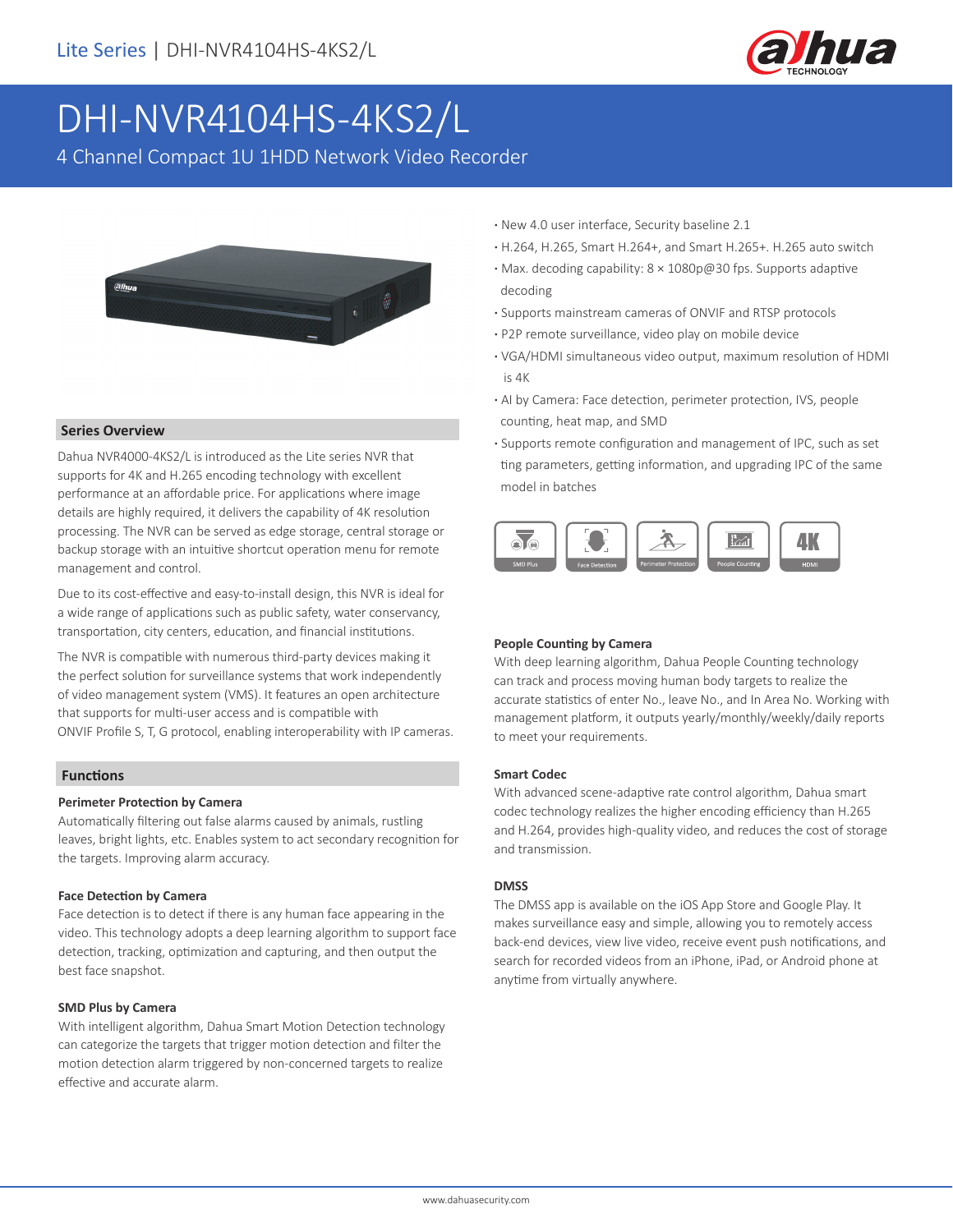# Lite Series | DHI-NVR4104HS-4KS2/L

## **Technical Specification**

| System                         |                                                                                                                                                                                                   |  |  |
|--------------------------------|---------------------------------------------------------------------------------------------------------------------------------------------------------------------------------------------------|--|--|
| Main Processor                 | Industrial-grade embedded processor                                                                                                                                                               |  |  |
| OS                             | <b>Embedded Linux</b>                                                                                                                                                                             |  |  |
| Operation Interface            | Web/operating in local GUI                                                                                                                                                                        |  |  |
| Perimeter Protection by Camera |                                                                                                                                                                                                   |  |  |
| Performance                    | 4 channels                                                                                                                                                                                        |  |  |
| AI Search                      | Search for pictures by channel, time and event type                                                                                                                                               |  |  |
| Face Detection by Camera       |                                                                                                                                                                                                   |  |  |
| Performance                    | 4 channels                                                                                                                                                                                        |  |  |
| <b>Face Attributes</b>         | 6 attributes: Gender, age, glasses, expression, mouth<br>mask, and beard                                                                                                                          |  |  |
| AI Search                      | Search for pictures by channel, time and face attributes                                                                                                                                          |  |  |
| SMD Plus by Camera             |                                                                                                                                                                                                   |  |  |
| Performance                    | 4 channels                                                                                                                                                                                        |  |  |
| AI Search                      | Search by target classification (human, vehicle)                                                                                                                                                  |  |  |
| Video                          |                                                                                                                                                                                                   |  |  |
| <b>Access Channel</b>          | $\overline{4}$                                                                                                                                                                                    |  |  |
| Network Bandwidth              | Access: 80 Mbps; Storage: 80 Mbps; Forward: 60 Mbps                                                                                                                                               |  |  |
| Resolution                     | 8MP; 6MP; 5MP; 4MP; 3MP; 1080p; 720p; D1                                                                                                                                                          |  |  |
| <b>Decoding Capability</b>     | 8 × 1080p@30 fps                                                                                                                                                                                  |  |  |
| Video Output                   | 1 × VGA output, 1 × HDMI output, supports<br>simultaneous video sources output for VGA and HDMI                                                                                                   |  |  |
| Multi-screen Display           | 1, 4 views                                                                                                                                                                                        |  |  |
| Third-party Camera<br>Access   | ONVIF; RTSP                                                                                                                                                                                       |  |  |
| Compression                    |                                                                                                                                                                                                   |  |  |
| Video                          | Smart H.265/H.265/Smart H.264/H.264/MJPEG                                                                                                                                                         |  |  |
| Audio                          | PCM/G711A/G711U/G726/AAC                                                                                                                                                                          |  |  |
| Network                        |                                                                                                                                                                                                   |  |  |
| Network Protocol               | HTTP; HTTPS; TCP/IP; IPv4/IPv6; UPnP; SNMP; RTSP;<br>UDP; SMTP; NTP; DHCP; DNS; IP Filter; DDNS; FTP; Alarm<br>Server; IP Search (Support Dahua IP camera; DVR; NVS;<br>etc.); P2P; auto register |  |  |
| <b>Mobile Phone Access</b>     | Android; iOS                                                                                                                                                                                      |  |  |
| Interoperability               | ONVIF(profile T/S/G); CGI; SDK                                                                                                                                                                    |  |  |
| <b>Browser</b>                 | Chrome; IE9 or later; firefox                                                                                                                                                                     |  |  |
| Record Playback                |                                                                                                                                                                                                   |  |  |
| Multi-channel Playback         | Up to 4 channels for playback                                                                                                                                                                     |  |  |
| Record Mode                    | Manual record; alarm recording; SMD recording; smart<br>recording                                                                                                                                 |  |  |
| Storage                        | Local HDD; network                                                                                                                                                                                |  |  |

| Backup                      | USB storage device                                                                                                                |  |
|-----------------------------|-----------------------------------------------------------------------------------------------------------------------------------|--|
| Playback Function           | 1. Play/pause/stop/slow/quick/backward/by frame<br>2. Full screen, backup (video clip/file), partial zoom in,<br>and audio on/off |  |
| Storage                     |                                                                                                                                   |  |
| Disk Group                  | Yes                                                                                                                               |  |
| Alarm                       |                                                                                                                                   |  |
| General Alarm               | Motion detection, privacy masking, video loss, scene<br>changing, PIR alarm, IPC external alarm                                   |  |
| Anomaly Alarm               | Camera disconnection, storage error, disk full, IP conflict,<br>MAC conflict, login locked, and cybersecurity exception           |  |
| Intelligent Alarm           | Face detection, perimeter protection (intrusion and<br>tripwire), IVS, people counting, heat map, and SMD<br>alarms               |  |
| Alarm Linkage               | Recording, snapshot, audio, buzzer, log, preset, and<br>email                                                                     |  |
| External Port               |                                                                                                                                   |  |
| Audio Input                 | $1 \times$ RCA input                                                                                                              |  |
| Audio Output                | $1 \times$ RCA output                                                                                                             |  |
| HDD                         | 1 SATA III ports, up to 10 TB for a single HDD. The<br>maximum HDD capacity varies with environment<br>temperature                |  |
| USB                         | $2(1 \times$ front USB2.0; $1 \times$ back USB2.0)                                                                                |  |
| HDMI                        | 1 (supports up to 4K resolution output)                                                                                           |  |
| VGA                         | 1                                                                                                                                 |  |
| Network                     | 1 × RJ-45, 10/100 Mbps self-adaptive Ethernet port                                                                                |  |
| General Parameter           |                                                                                                                                   |  |
| Power Supply                | 12 VDC, 2A                                                                                                                        |  |
| Power Consumption           | < 10 W (HDD not included, idling)                                                                                                 |  |
| Net Weight                  | $0.81$ kg $(1.79$ lb)                                                                                                             |  |
| Gross Weight                | $1.41 \text{ kg} (3.11 \text{ lb})$                                                                                               |  |
| <b>Product Dimensions</b>   | 260 mm × 232.5 mm × 50.3 mm (10.24" × 9.15" × 1.98")<br>$(W \times L \times H)$                                                   |  |
| Package Dimensions          | 89 mm × 333 mm × 315 mm (3.50" × 13.11" × 12.40")<br>$(W \times L \times H)$                                                      |  |
| <b>Operating Conditions</b> | $-10$ °C to +55 °C (+10 °F to +131 °F)                                                                                            |  |
| <b>Storage Conditions</b>   | 0 °C to +40 °C (32 °F to 104 °F)                                                                                                  |  |
| Operating Humidity          | 10%~93%                                                                                                                           |  |
| Storage Humidity            | 30%~85%                                                                                                                           |  |
| Operating Altitude          | 3000 m (9842.52 ft)                                                                                                               |  |
| Installation                | Desktop mounted                                                                                                                   |  |
| Certifications              | CE: EN62368-1; EN55032,EN55024, EN55035, EN61000-<br>3-2, EN61000-3-3 EN50130-4<br>FCC: Part 15 Subpart B                         |  |
|                             |                                                                                                                                   |  |